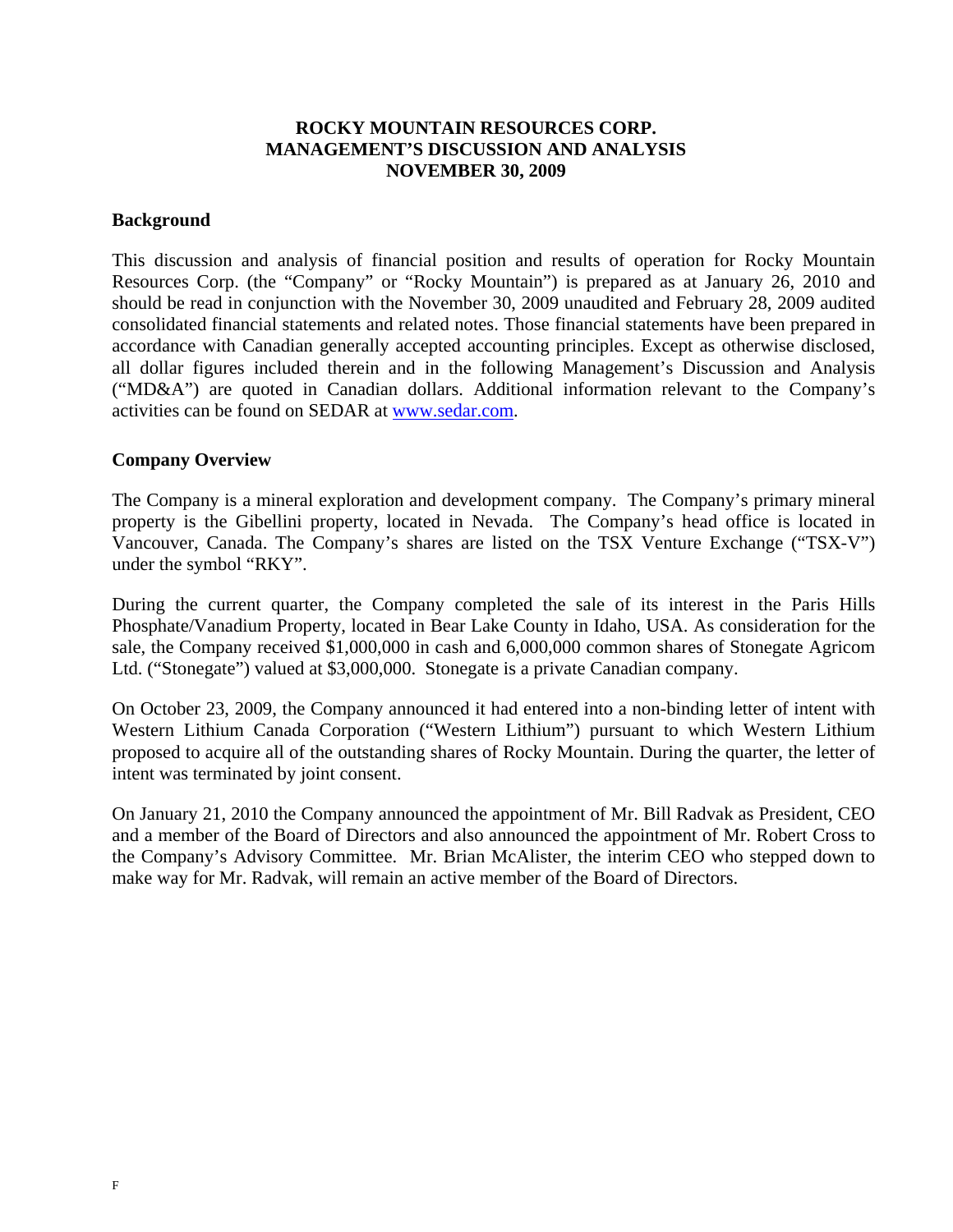# **Results of Operations**

The following table sets forth selected data for the periods indicated:

|                                                 | Three Months Ended<br>November 30 |                   | Nine Months Ended<br>November 30 |             |
|-------------------------------------------------|-----------------------------------|-------------------|----------------------------------|-------------|
|                                                 | 2009                              | 2008              | 2009                             | 2008        |
| <b>Exploration expenditures</b>                 | \$6,013                           | \$478,718         | \$67,428                         | \$993,778   |
| General expenses:                               |                                   |                   |                                  |             |
| Depreciation                                    | 1,496                             | 4,679             | 11,721                           | 8,541       |
| Investor relations and shareholder information  | 867                               | 40,174            | 3,677                            | 64,669      |
| Office facilities and administrative services   | 15,550                            | 18,229            | 54,653                           | 47,130      |
| Professional fees                               | 14,465                            | 16,097            | 29,796                           | 65,130      |
| Salaries and benefits                           | 488                               | 97,076            | 159,977                          | 310,596     |
| Stock-based compensation                        | (42, 464)                         | 60,122            | 10,531                           | 124,145     |
| Transfer agent, listing and filing fees         | 1,644                             | 1,834             | 13,169                           | 17,349      |
| Travel                                          | 2,456                             | 50,013            | 15,368                           | 85,285      |
| Other                                           | 7,016                             | 36,389            | 18,840                           | 64,963      |
|                                                 | 1,518                             | 324,613           | 317,732                          | 787,808     |
| Interest income                                 | (9)                               | (3,154)           | (278)                            | (23,548)    |
| Foreign exchange                                | (2,762)                           | (33,702)          | 6,433                            | (89, 720)   |
| Property review costs                           | 106                               | 1,471             | 806                              | 7,563       |
| Loss on sale of equipment                       | 16,427                            |                   | 20,528                           |             |
| Gain on sale of mineral properties              | (3,698,630)                       | $\qquad \qquad -$ | (3,698,630)                      |             |
| Mineral properties abandoned                    |                                   |                   |                                  | 64,467      |
| Net (income) loss before income taxes           | (3,677,337)                       | \$767,946         | \$(3,285,981)                    | \$1,740,348 |
| Provision for incomes taxes                     | 435,000                           |                   | 435,000                          |             |
| Net (income) loss for the period                | \$(3,242,337)                     | \$767,946         | \$(2,850,981)                    | \$1,740,348 |
| Net (income) loss per share – Basic and diluted | $(\$0.19)$                        | \$0.05            | $(\$0.17)$                       | \$0.12      |

The Company produced earnings of \$3,242,337 and \$2,850,981 for the three month and nine month periods ended November 30, 2009 respectively; compared to a loss of \$767,946 and \$1,740,348 for the comparable periods of the prior year. The most significant changes are the gain on sale of the Paris Hills Property in the current year and decrease in exploration expenditures in the current year, due to lack of funds to carry out any significant work.

For the nine months ended November 30, 2009 and 2008, salaries and benefits comprised the largest administrative expense. Effective March 15, 2008, the Company commenced paying a salary of US\$12,500 per month plus benefits to its president. During the same quarter, the Company paid a US\$50,000 recruitment fee to an employment consultant in connection with the executive search and also paid a US\$40,000 signing bonus to the new president. These amounts were all expensed as salaries and benefits. The former president resigned in early September 2009 and an interim CEO was appointed but on a non-compensated basis. On October 1, 2008, the Company hired a part-time VP-Business Development at US\$8,333 per month. This position was terminated on April 15, 2009.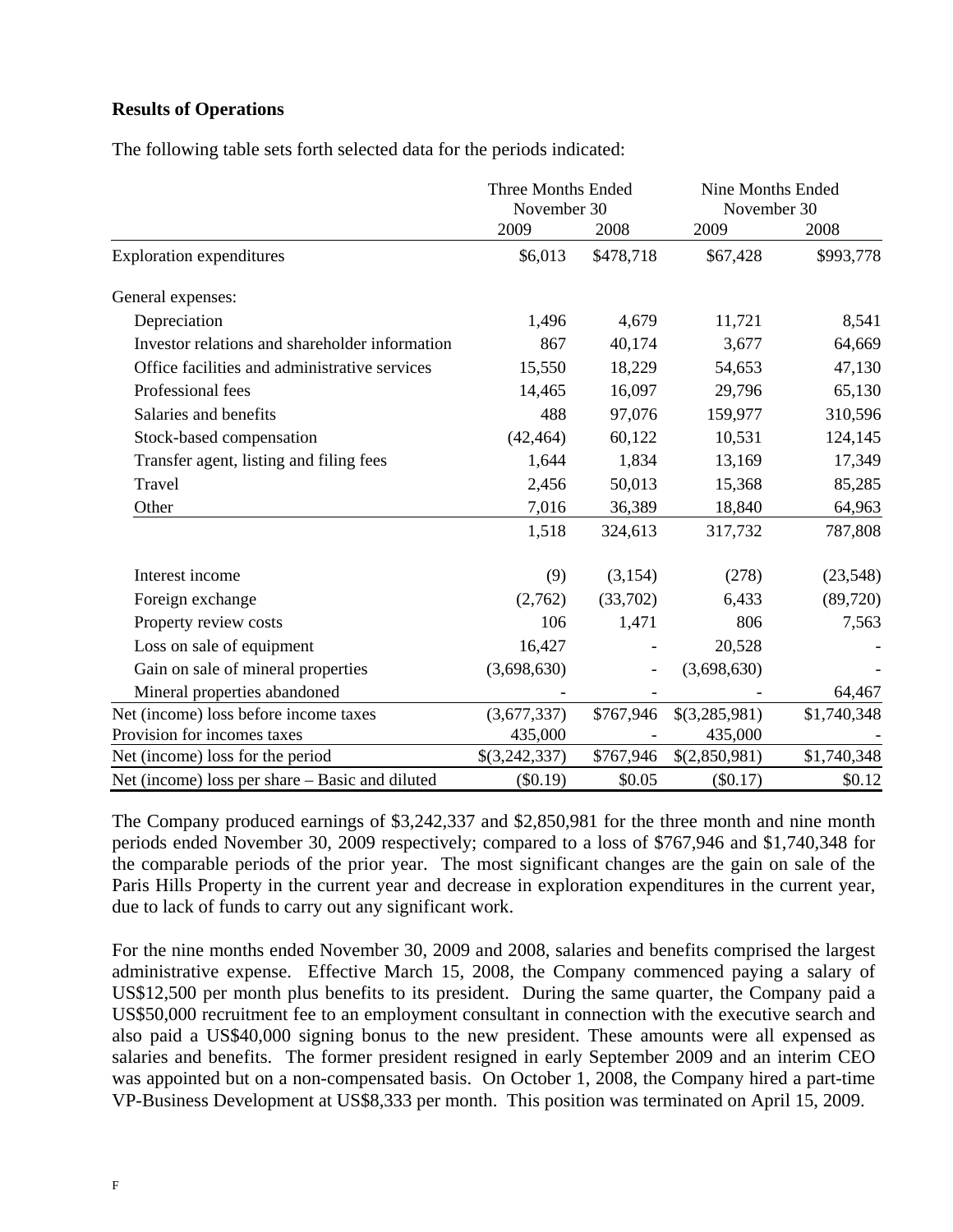Stock-based compensation costs are a non-cash cost and are computed using the Black-Scholes option pricing model to estimate the fair value of stock options granted. During the current quarter, an amount of \$49,154 was reversed in connection with the termination of 200,000 unvested stock options granted to its former President.

The Company's only source of income is interest earned from funds on deposit. Interest income decreased for the three months and nine months ended November 30, 2009 due to the declining interest rate and reduced funds on deposit.

### **Financial Position, including Cash Flows, Liquidity and Capital Resources**

At November 30, 2009, the Company had working capital of \$365,592 compared with working capital of \$28,169 at February 28, 2009. Cash at the end of the current quarter was \$786,702. On April 3, 2009, the Company completed a private placement of 2,045,666 units at the price of \$0.30 per unit for gross proceeds of \$613,700. Of this amount, \$240,000 had been received prior to February 28, 2009. In November 2009 Rock Mountain sold its interest in the Paris Hills property for shares and cash, which after adjustments for certain costs netted the Company \$956,000.

Rocky Mountain requires additional financing to fund corporate activities and to cover option payments and exploration and development of its mineral properties and income taxes. Financing required to fund anticipated activities for the next 12 months through to the end of November 2010 include US\$105,000 for option payments on the Gibellini property and a minimum of \$250,000 for corporate and administrative costs. No exploration budget has been formulated as it will depend on available financing.

On January 21, 2010 the Company announced a private placement of 1,200,000 units at \$0.30 each for anticipated proceeds of \$360,000. Each unit consists of one common share and one nontransferable common share purchase warrant. Each whole warrant will entitle the holder to purchase one common share at a price of \$0.40 per share for a period of 18 months from the date of issuance. This private placement is anticipated to close in early February 2010.

The current economic uncertainty and financial market volatility is having a negative impact for many companies seeking financing. The ability to complete a financing could be negatively impacted if the current uncertain market conditions continue. Although the Company has been successful with its equity financings in the past, there is no assurance that future financings will be successful.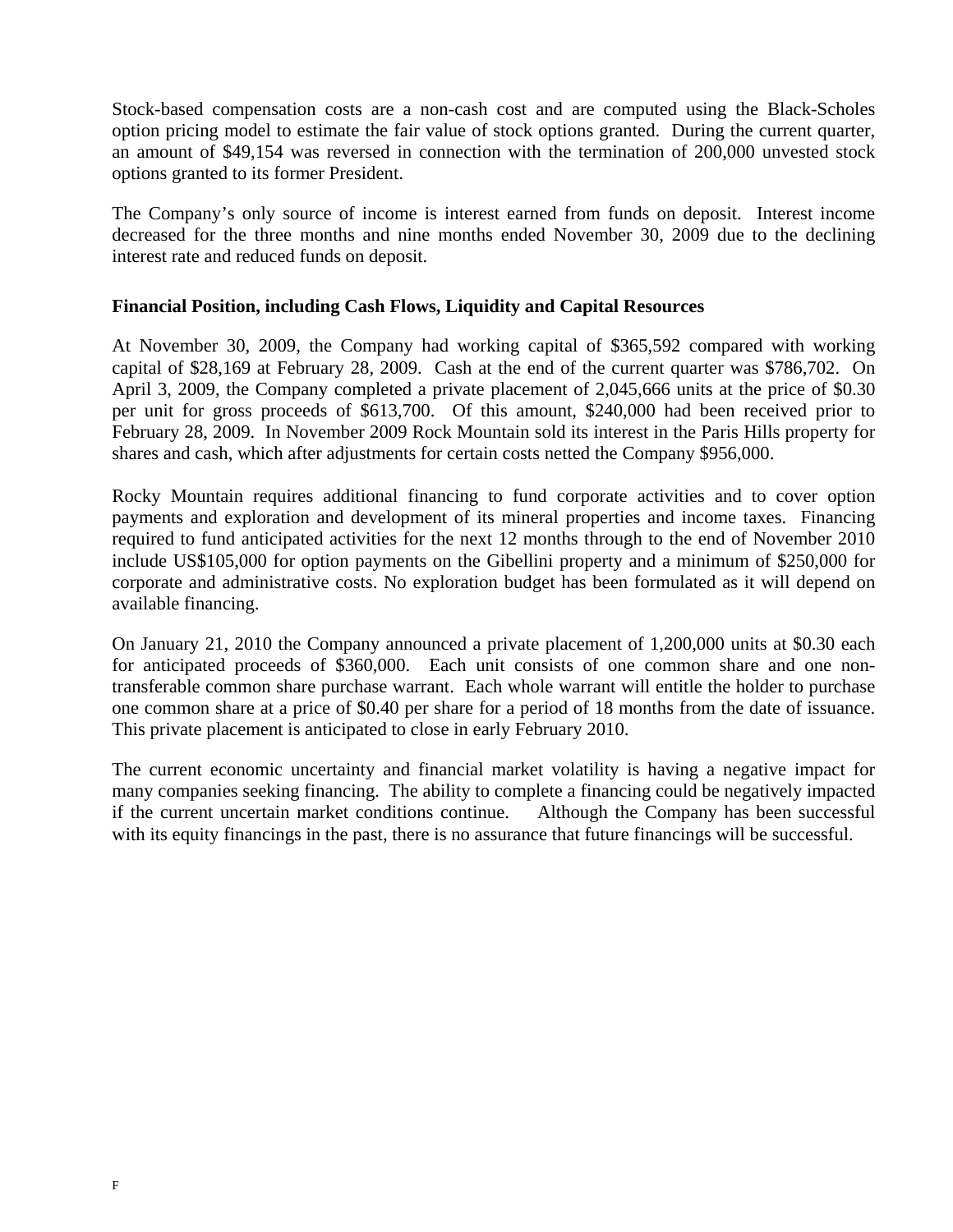### **Summary of Quarterly Results:**

|                        | Mineral<br>Exploration<br>(\$) | General<br><b>Expenses</b><br>(\$) | Stock-based<br>Compensation<br>(\$) | Interest<br>Income<br>(\$) | Net (Income)<br>Loss<br>$(\$)$ | Basic &<br>Diluted<br>(Income)<br>Loss<br>Per Share<br>$(\$)$ |
|------------------------|--------------------------------|------------------------------------|-------------------------------------|----------------------------|--------------------------------|---------------------------------------------------------------|
| 03 – November 30, 2009 | 6,013                          | 43,982                             | (42, 464)                           | (9)                        | (3,677,337)                    | (0.19)                                                        |
| $Q2 -$ August 31, 2009 | 29,686                         | 107,918                            | 29,238                              | (136)                      | 168,701                        | 0.01                                                          |
| $Q1 - May 31, 2009$    | 31,729                         | 155,301                            | 23,757                              | (133)                      | 222,655                        | 0.01                                                          |
| Q4 – February 28, 2009 | 306,832                        | 204.148                            | 40,713                              | (540)                      | 553,730                        | 0.04                                                          |
| Q3 – November 28, 2008 | 478,718                        | 264,491                            | 60,122                              | (3,154)                    | 767,946                        | 0.05                                                          |
| 02 – August 31, 2008   | 277,026                        | 154,311                            | 35,023                              | (7,603)                    | 484,558                        | 0.03                                                          |
| $Q1 - May 31, 2008$    | 238,034                        | 244.861                            | 29,000                              | (12,791)                   | 487.844                        | 0.03                                                          |
| Q4 – February 29, 2008 | 85,787                         | 62.594                             | 267,696                             | (19,081)                   | 503,548                        | 0.03                                                          |
|                        |                                |                                    |                                     |                            |                                |                                                               |

#### **Explanatory Notes:**

- 1. The Company earns interest income on funds on deposit but has no operating revenue. Interest income is dependant upon the amount of funds on deposit and interest rates paid. Interest income continues to drop due to consumption of funds and declining interest rates.
- 2. During Q1 May 31, 2008, the Company hired a full-time president and commenced paying US\$12,500 per month plus benefits. In connection with this placement, the Company paid a US\$40,000 signing bonus and a US\$50,000 placement fee to the recruitment consultant who conducted the executive search. In addition, the Company moved its U.S. operations from East Helena, Montana to expanded facilities in Reno, Nevada and costs increased accordingly. During Q3 – November 30, 2008, the Company hired a part-time VP – Business Development and as a result, salary costs increased by US\$8,333 per month. This position was eliminated during  $O1 -$ May 31, 2009 as part of a number of cost saving measures. This process continued during  $Q2 -$ August 31, 2009 when the Reno office was closed.
- 3. The Company reduced mineral exploration expenses for Q1 May 31, 2009 and Q2 August 31, 2009 and Q3 – November 30, 2009 to preserve cash resources.
- 4. Stock-based compensation costs are a non-cash expense and represent an estimate of the fair value of stock options granted. During the quarter ended Q4 - February 29, 2008, the Company granted to certain consultants a total of 690,000 options, of which 650,000 were subject to vesting provisions. During  $Q3$  – November 30, 2008, the Company granted 100,000 options to its VP – Business Development, subject to vesting provisions. The recovery of stock-based compensation costs in Q3 – November 30, 2009 is due to termination of unvested stock options held by the former president of the Company.
- 5. In November 2009, the Company sold its interest in the Paris Hills Phosphate/Vanadium Property, located in Bear Lake County in Idaho, USA for gross cash consideration of \$1,000,000 and 6,000,000 shares of Stonegate Agricom Ltd. valued at \$0.50 per share, resulting in a gain of \$3,698,630.

#### **Transactions with Related Parties**

The Company paid Ionic Management Corp. ("Ionic"), a company related by virtue of one director and two officers in common, a fee of \$36,000 (\$4,000 per month) for accounting and various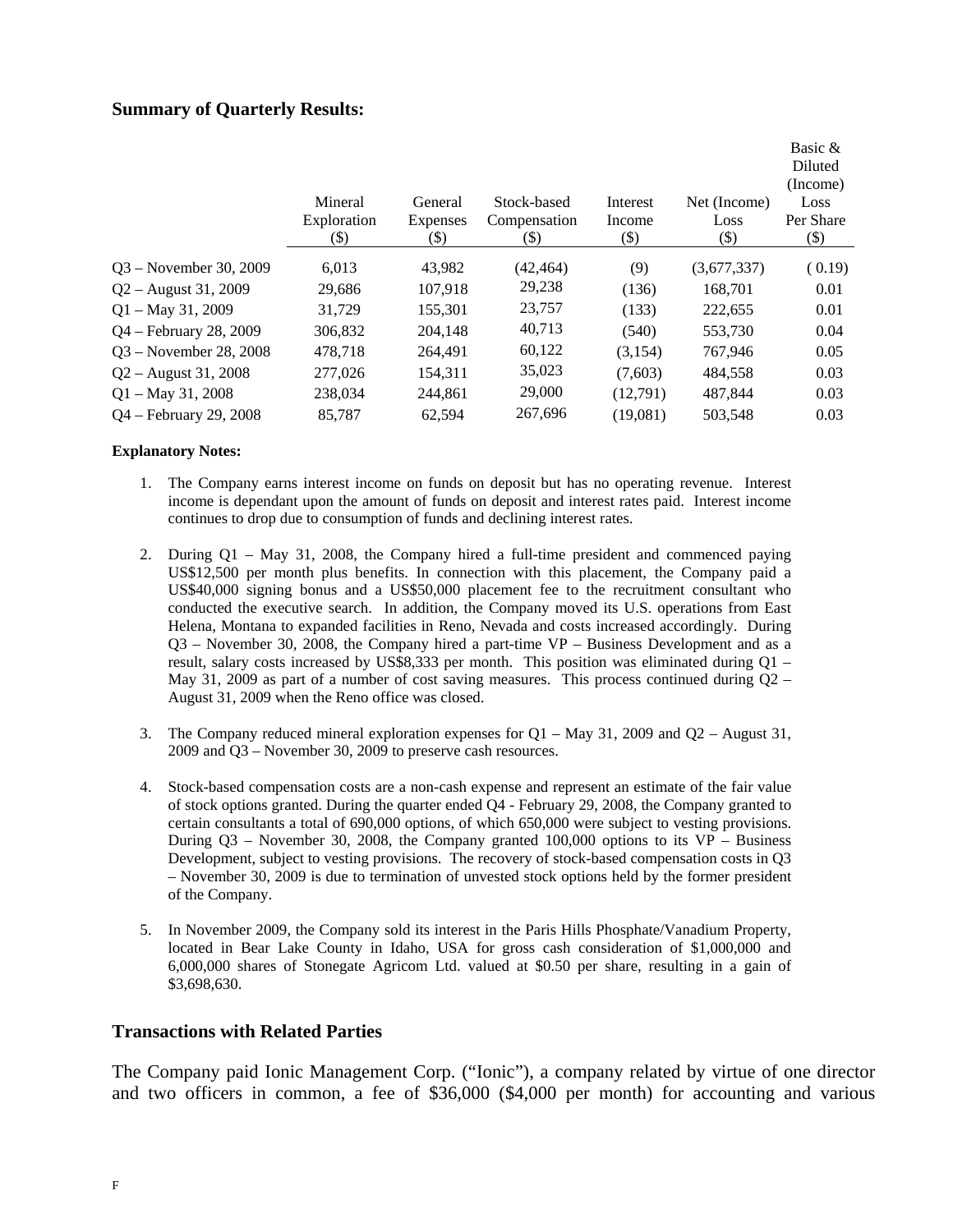administrative office services provided and consulting fees of \$2,500 for services related to the private placement. In addition, the Company reimburses Ionic for out of pocket direct costs incurred on behalf of the Company. Such costs include travel, postage, courier charges, printing and long distance telephone charges.

The Company borrowed a total of \$125,000 from Brian Bayley, George Hawes, Kelly Hyslop and Brian McAlister, who are all directors of the Company, to meet short term working capital requirements. These unsecured loans bear interest at 5% per annum and were repaid in November 2009. A total of \$908 of interest was paid to these individuals.

These transactions are in the normal course of operations and are measured at the exchange amount, which is the amount of consideration established and agreed to by the related parties.

## **New Accounting Policies:**

Adoption of New Accounting Pronouncements

### Goodwill and intangible assets

The Accounting Standards Board ("AcSB") issued CICA Handbook Section 3064, which replaces Section 3062, Goodwill and Other Intangible Assets, and Section 3450, Research and Development Costs. This new section establishes standards for the recognition, measurement, presentation and disclosure of goodwill subsequent to its initial recognition and of intangible assets. Standards concerning goodwill remain unchanged from the standards included in the previous 3602. As of May 31, 2009, the Company does not have Goodwill nor intangible assets and therefore the adoption of these new sections does not have any impact on the Company's financial statements.

### Future pronouncements

International financial reporting standards ("IFRS")

In February 2008, The Canadian Accounting Standards Board confirmed that convergence to International Financial Reporting Standards ("IFRS") will be required in Canada. The Company will be required to report using IFRS beginning March 1, 2011 for interim and annual financial statements with appropriate comparative data from the prior year. The Company has begun the process of evaluating the impact of the change to IFRS.

Business combinations, consolidated financial statements and non-controlling interest

In January 2009, the CICA issued CICA Handbook Section 1582, "Business Combinations", Section 1601, "Consolidations", and Section 1602, "Non-Controlling Interests". These sections replace the former Section 1581, "Business Combinations", and Section 1600, "Consolidated Financial Statements, and establish a new section for accounting for a non-controlling interest in a subsidiary. Section 1582 establishes standards for the accounting for a business combination, and states that all assets and liabilities of an acquired business will be recorded at fair value. Obligations for contingent considerations and contingencies will also be recorded at fair value at the acquisition date. The standard also states that acquisition-related costs will be expensed as incurred and that restructuring charges will be expensed in the periods after the acquisition date. It provides the Canadian equivalent